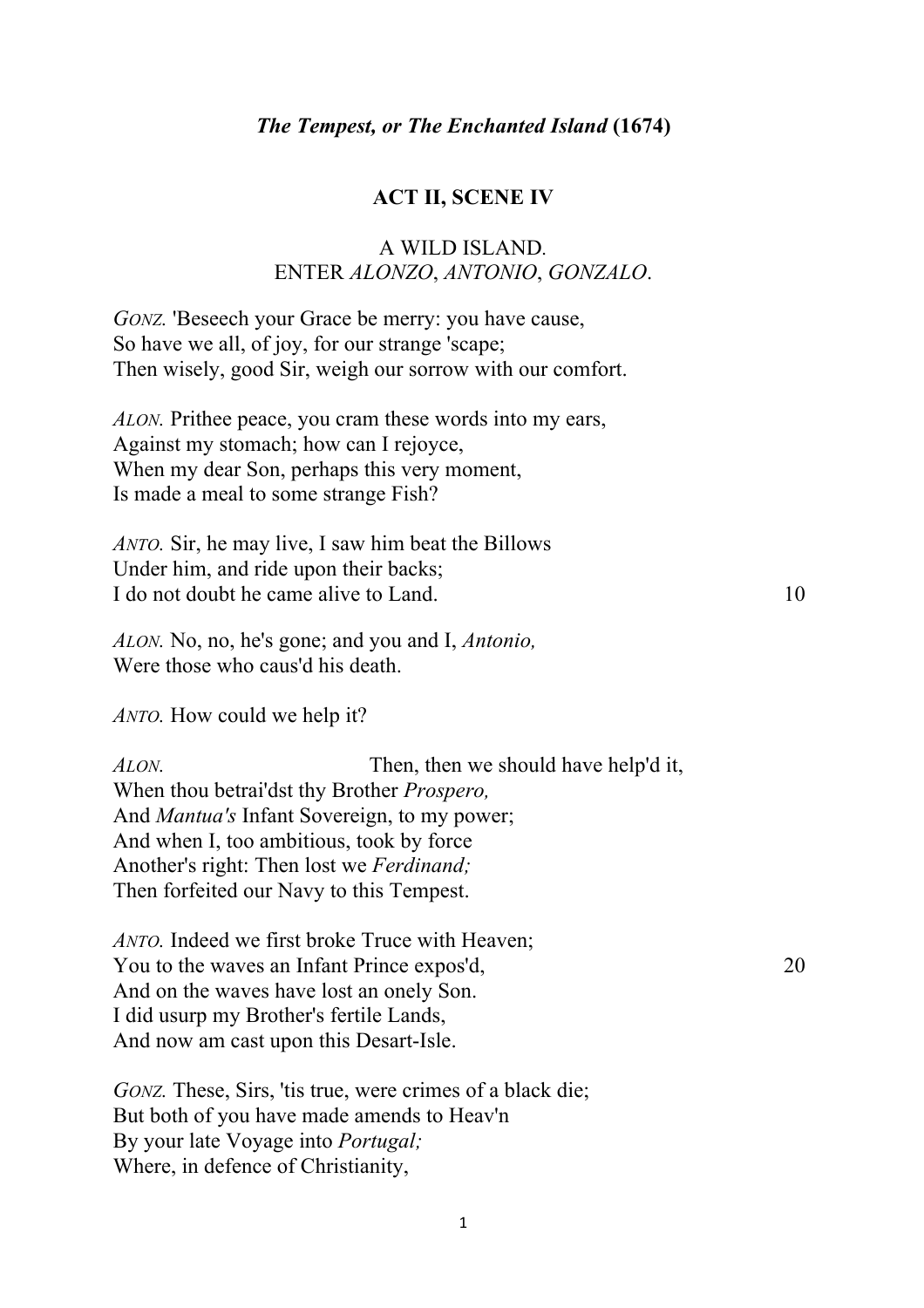| Your valour has repuls'd the Moors of Spain.                                                                                                                                                                                                                              |                              |                                                                                            |
|---------------------------------------------------------------------------------------------------------------------------------------------------------------------------------------------------------------------------------------------------------------------------|------------------------------|--------------------------------------------------------------------------------------------|
| ALON. O name it not, Gonzalo;<br>No act but penitence can expiate guilt!<br>Must we teach Heav'n what price to set on Murder!<br>What rate on lawless Power and wild Ambition!<br>Or dare we traffick with the Powers above,<br>And sell by weight a good deed for a bad? |                              | 30<br>[A FLOURISH OF<br><b>MUSICK.</b>                                                     |
| <i>GONZ</i> . Musick! and in the air! sure we are Shipwrack'd<br>On the Dominions of some merry Devil!                                                                                                                                                                    |                              |                                                                                            |
| <i>ANTO</i> . This Isle's Inchanted ground; for I have heard<br>Swift voices flying by my ear, and groans<br>Of lamenting ghosts.                                                                                                                                         |                              |                                                                                            |
| ALON. I pull'd a Tree, and bloud pursu'd my hand.<br>Heav'n deliver me from this dire place,<br>And all the after-actions of my life<br>Shall mark my penitence and my bounty.<br>Hark, the sounds approach us!                                                           |                              | 40<br><b>[MUSICK AGAIN LOUDER.</b><br><b>[THE STAGE OPENS IN</b><br><b>SEVERAL PLACES.</b> |
| <i>ANTO</i> . Lo the Earth opens to devour us quick.<br>These dreadful horrors, and the guilty sense<br>Of my foul Treason, have unmann'd me quite.                                                                                                                       |                              |                                                                                            |
| ALON. We on the brink of swift destruction stand;<br>No means of our escape is left.                                                                                                                                                                                      | <b>UNDER THE STAGE.</b>      | <b>[ANOTHER FLOURISH OF VOICES</b>                                                         |
| ANTO. Ah! what amazing sounds are these we hear!                                                                                                                                                                                                                          |                              | 50                                                                                         |
| <i>GONZ</i> . What horrid Masque will the dire Fiends present?                                                                                                                                                                                                            |                              |                                                                                            |
|                                                                                                                                                                                                                                                                           | <b>SUNG UNDER THE STAGE.</b> |                                                                                            |
| 1. DEV. Where does the black Fiend Ambition reside,                                                                                                                                                                                                                       |                              |                                                                                            |

*With the mischievous Devil of Pride?*

2. DEV. *In the lowest and darkest Caverns of Hell*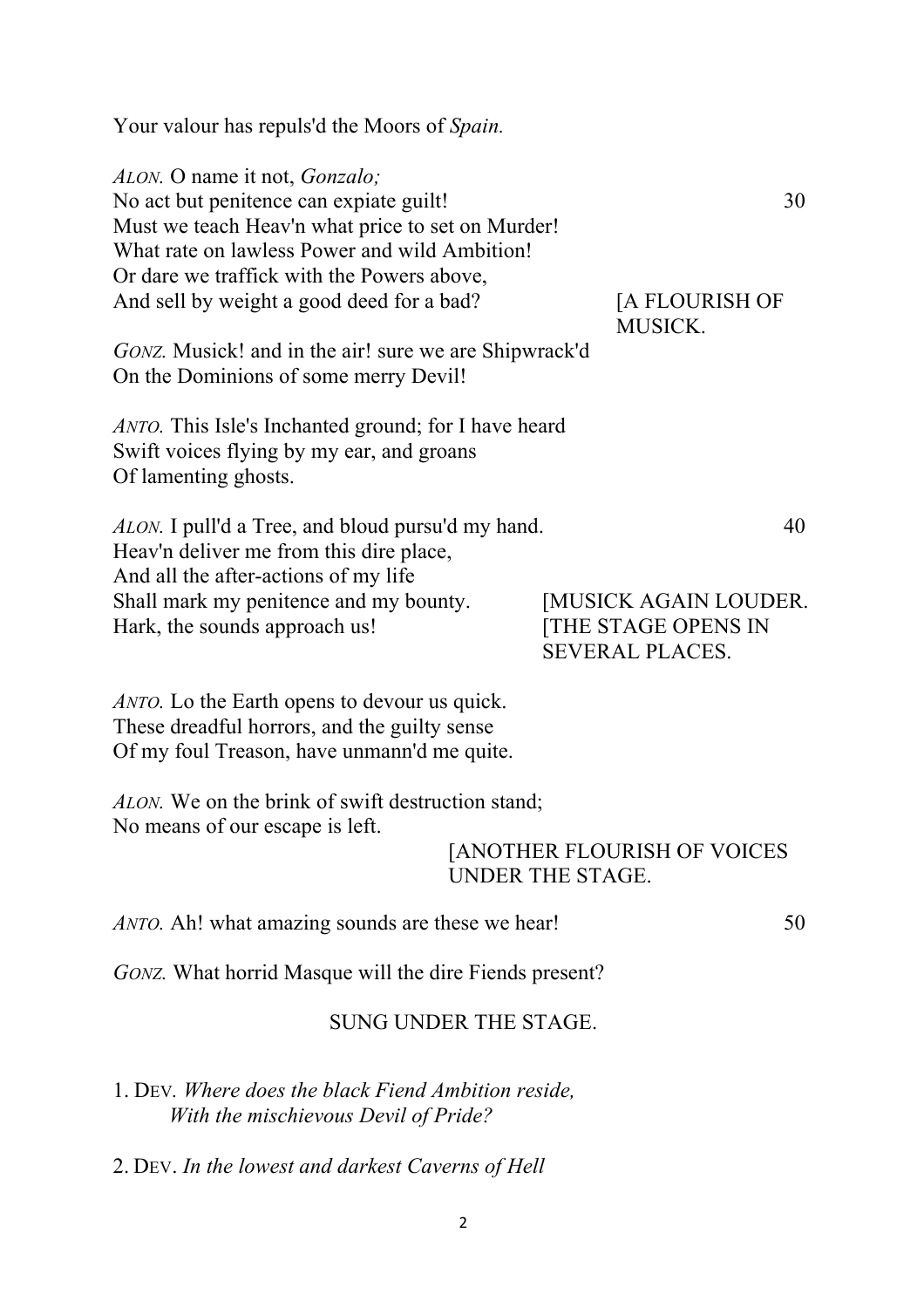*Both Pride and Ambition does dwell.* 1. DEV *Who are the chief Leaders of the damned Host?* 3. DEV. *Proud Monarchs, who tyrannize most.* 1. DEV. *Damned Princes there The worst of torments bear.* 3. DEV. *Who in Earth all others in pleasures excel,* 60 *Must feel the worst torments of Hell.* [THEY RISE SINGING THIS CHORUS. *ANTO.* Oh Heav'ns! what horrid Vision's this? How they upbraid us with our crimes! *ALON.* What fearful vengeance is in store for us! 1. DEV. *Tyrants by whom their Subjects bleed, Should in pains all others exceed.* 2. DEV. *And barb'rous Monarchs who their Neighbours invade, And their Crowns unjustly get; And such who their Brothers to death have betrai'd, In Hell upon burning Thrones shall be set.*  $70$ 3. DEV. ------- *In Hell, in Hell with flames they shall reign,* CHOR. *And forever, for ever shall suffer the pain. ANTO.* Oh my Soul; for ever, for ever shall suffer the pain. *ALON.* Has Heav'n in all its infinite stock of mercy No overflowings for us? poor, miserable, guilty men! *GONZ*. Nothing but horrors do encompass us! For ever, for ever must we suffer! *ALON.* For ever we shall perish! O dismal words, for ever! 1. DEV. *Who are the Pillars of the Tyrants Court?* 2. DEV. *Rapine and Murder his Crown must support!* 80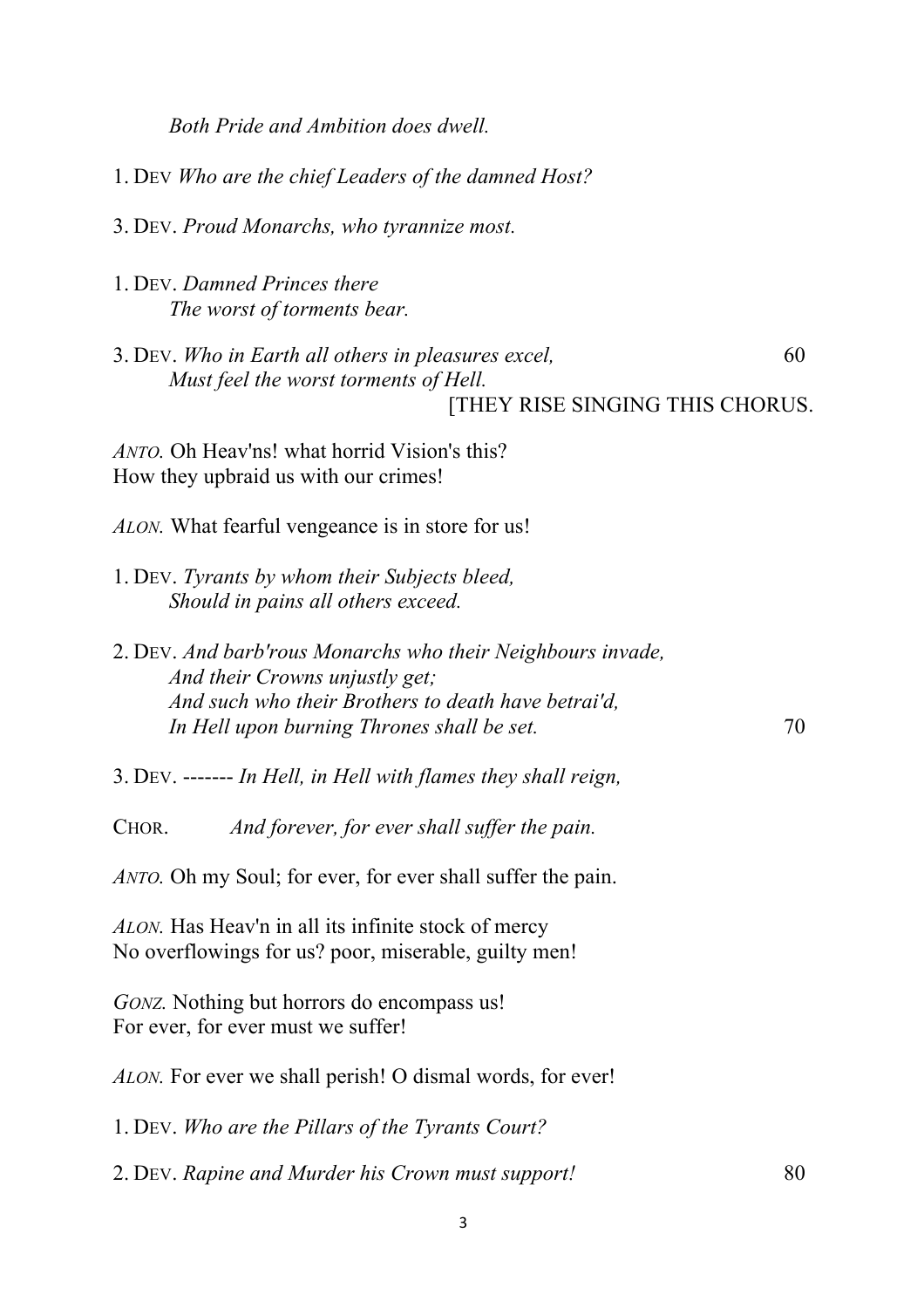| 3. DEV. ----- His cruelty does tread                                                                                                                   |     |    |
|--------------------------------------------------------------------------------------------------------------------------------------------------------|-----|----|
| On Orphans tender breasts, and Brothers dead!                                                                                                          |     |    |
| 2. DEV. Can Heav'n permit such crimes should be<br>Attended with felicity?                                                                             |     |    |
| 3. DEV. No, Tyrants their Scepters uneasily bear,<br>In the midst of their Guards they their Consciences<br>fear.                                      |     |    |
| 2. DEV. Care their minds when they wake unquiet will keep,                                                                                             |     |    |
| CHOR. And we with dire visions disturb all their sleep.                                                                                                |     |    |
| ANTO. Oh horrid sight! how they stare upon us!<br>The Fiends will hurry us to the dark Mansion.<br>Sweet Heav'n, have mercy on us!                     |     | 90 |
| 1. DEV. Say, Say, shall we bear these bold Mortals from hence?                                                                                         |     |    |
| 2. DEV. No, no, let us show their degrees of offence.                                                                                                  |     |    |
| 3. DEV. Let's muster their crimes up on every side,<br>And first let's discover their pride.                                                           |     |    |
| <b>ENTER PRIDE.</b>                                                                                                                                    |     |    |
| PRIDE. Lo here is Pride, who first led them astray,<br>And did to Ambition their minds then betray.                                                    |     |    |
| ENTER FRAUD.                                                                                                                                           |     |    |
| FRAUD. And Fraud does next appear,<br>Their wandring steps who led,<br>When they from vertue fled,<br>They in my crooked paths their course did steer. | 100 |    |

# ENTER *RAPINE.*

RAPINE. *From Fraud to Force they soon arrive, Where Rapine did their actions drive.*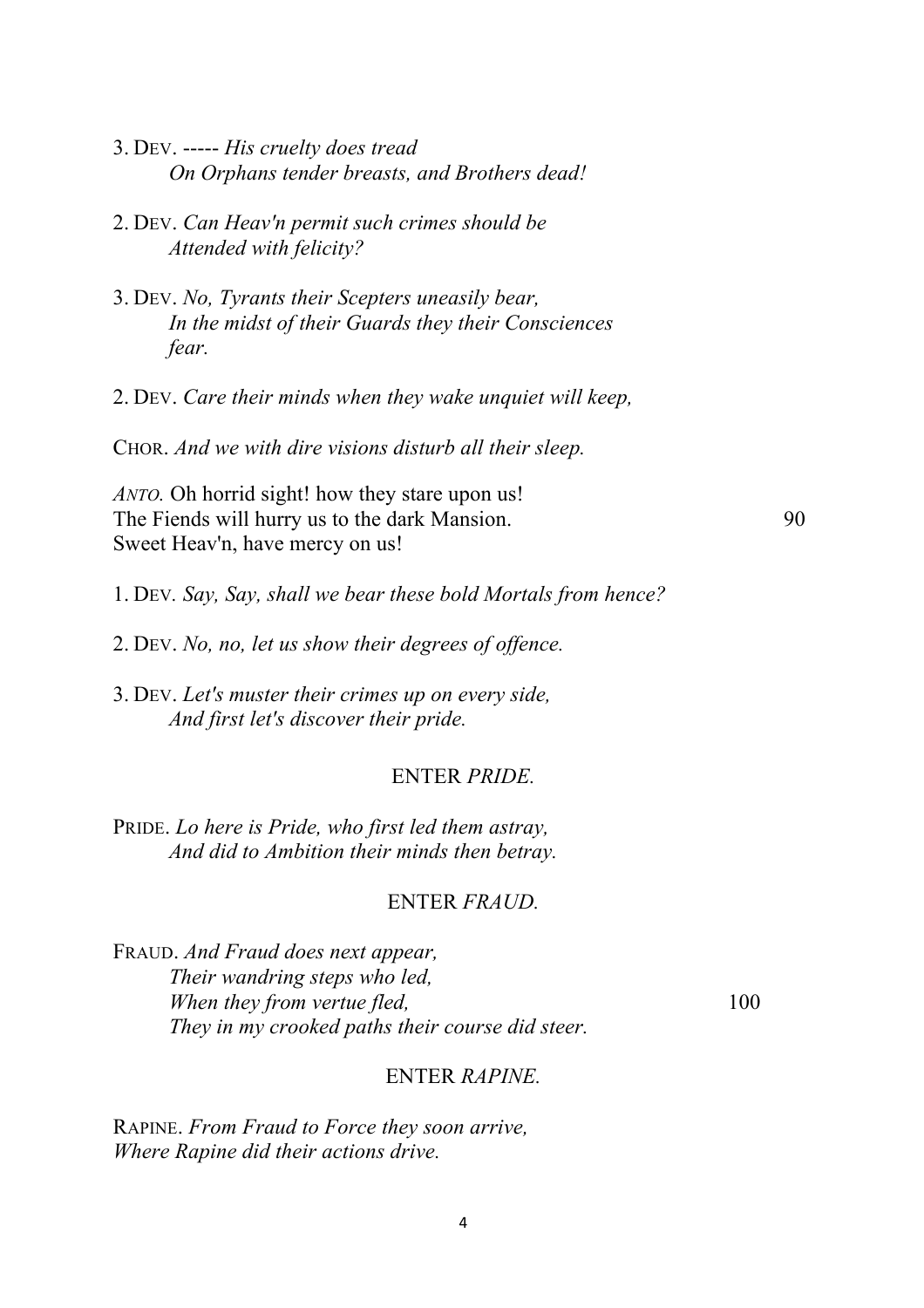### ENTER *MURDER.*

MURDER. *There long they could not stay; Down the steep hill they run, And to perfect the mischief which they had begun, To Murder they bent all their way. Around, around we pace,* CHORUS OF ALL. *About this cursed place; While thus we compass in* 110 *These Mortals and their sin.* [DEVILS VANISH. *ANTO.* Heav'n has heard me, they are vanish'd! *ALON.* But they have left me all unmann'd. I feel my sinews slacken with the fright; And a cold sweat trills down o'r all my Limbs, As if I were dissolving into water. Oh *Prospero,* my crimes 'gainst thee sit heavy on my heart! *ANTO.* And mine 'gainst him and young *Hippolito. GONZ.* Heav'n have mercy on the penitent. *ALON.* Lead from this cursed ground; 120 The Seas in all their rage are not so dreadful. This is the Region of despair and death. *ANTO.* Shall we not seek some Fruit? *ALON.* Beware all fruit, but what the Birds have peck'd. The shadows of the Trees are poisonous too: A secret venom slides from every branch! My Conscience does distract me! O my Son! Why do I speak of eating or repose, Before I know thy fortune? [AS THEY ARE GOING OUT, A DEVIL RISES JUST BEFORE THEM, AT WHICH THEY START, AND ARE **FRIGHTED** 

O Heavens! yet more Apparitions! 130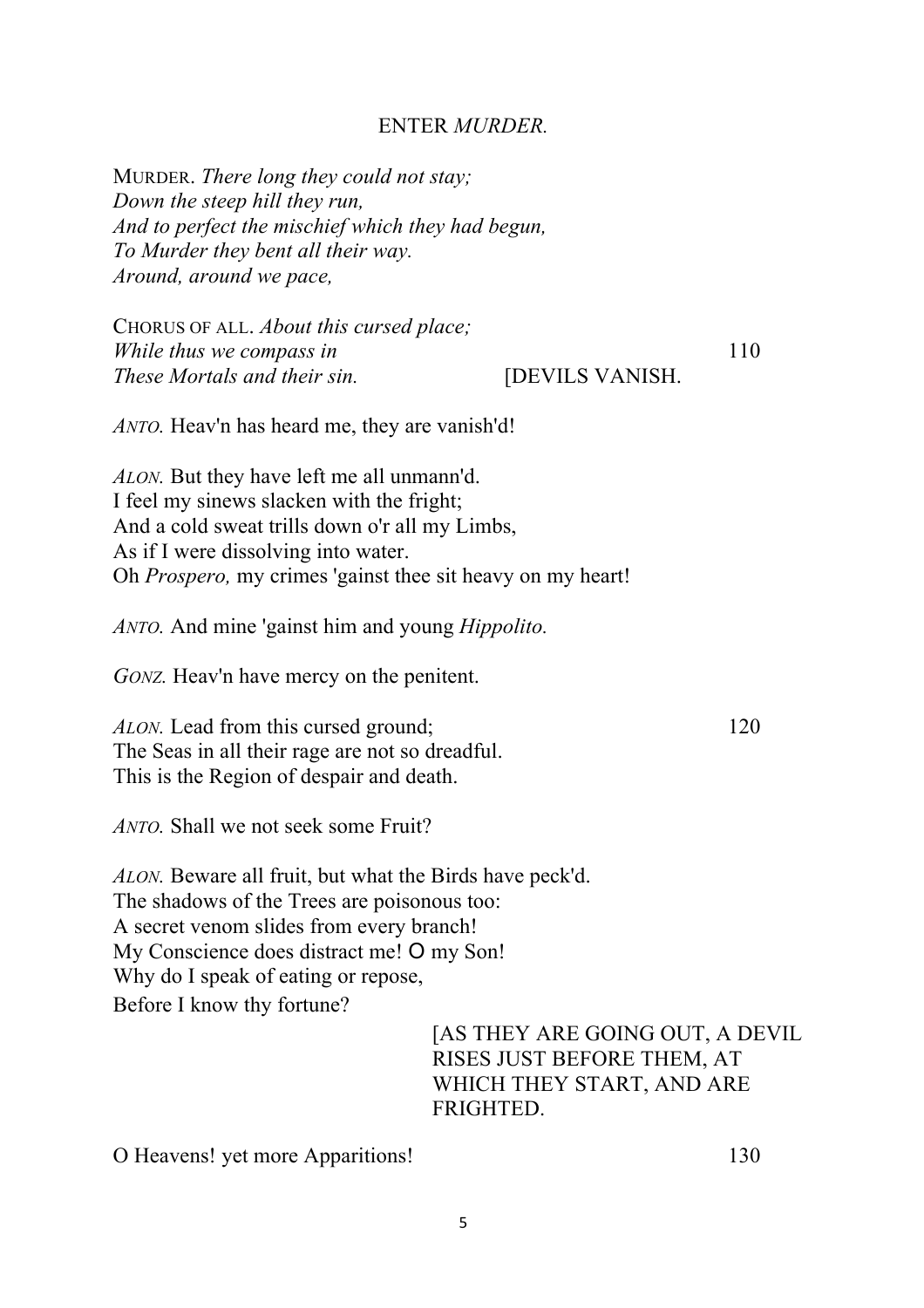#### DEVIL SINGS.

*Arise, arise! ye subterranean winds, More to disturb their guilty minds. And all ye filthy damps and vapours rise, Which use t' infect the Earth, and trouble all the Skies; Rise you, from whom devouring plagues have birth: You that i' th' vast and hollow womb of Earth, Engender Earthquakes, make whole Countreys shake, And stately Cities into Desarts turn; And you who feed the flames by which Earths entrals burn. Ye raging winds, whose rapid force can make* 140 *All but the fix'd and solid Centre shake: Come drive these Wretches to that part o' th' Isle, Where Nature never yet did smile: Cause Fogs and Storms, Whirlwinds and Earthquakes there: There let 'em houl and languish in despair. Rise and obey the pow'rful Prince o'th' Air.*

TWO WINDS RISE, TEN MORE ENTER AND DANCE: AT THE END OF THE DANCE, THREE WINDS SINK, THE REST DRIVE ALON. ANTO. GONZ. *OFF.*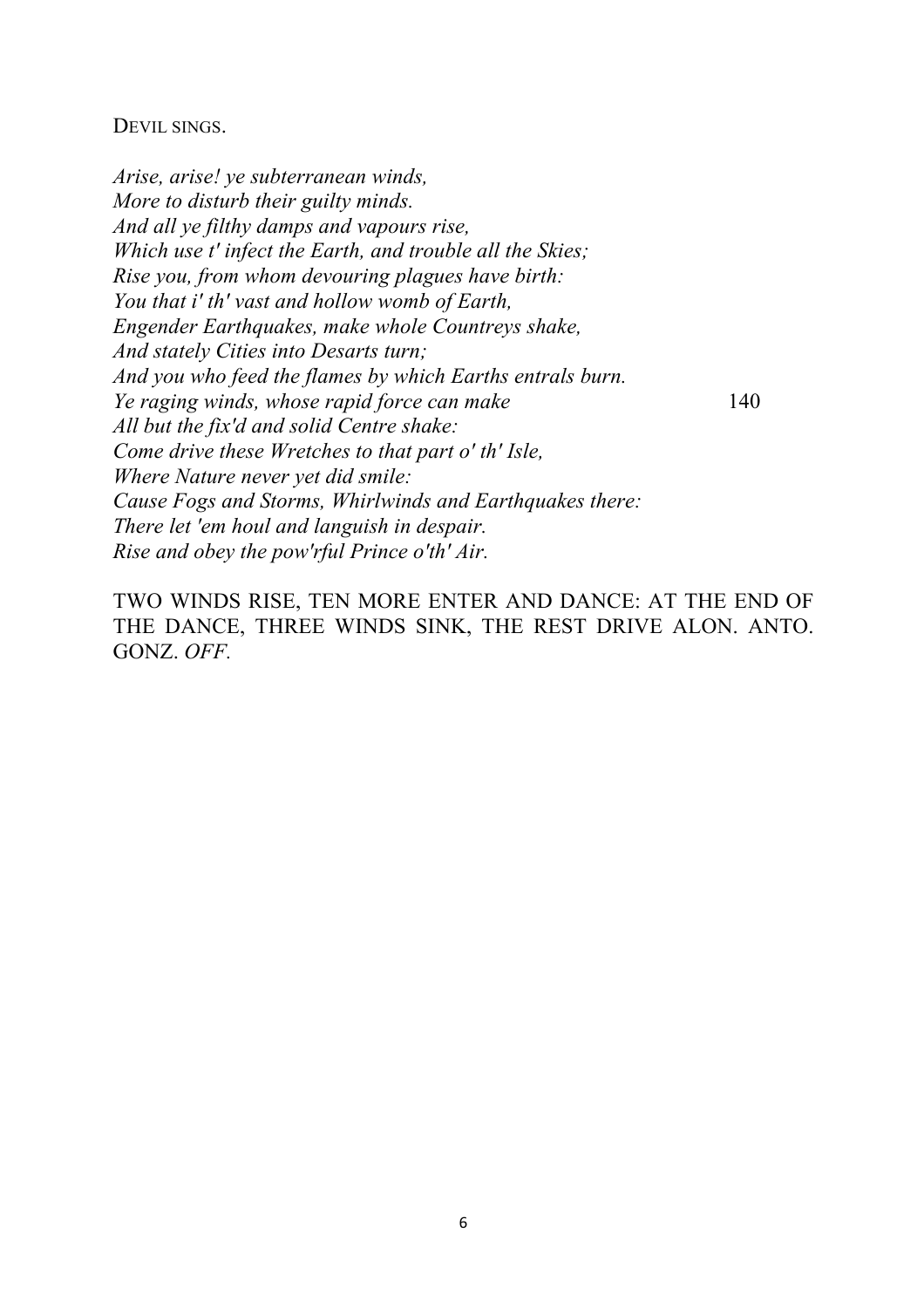# **ACT III, SCENE V**

## ENTER *FERDINAND*, *ARIEL* AND *MILCHA* (INVISIBLE).

*FERD.* How far will this invisible Musician Conduct my steps? he hovers still about me, Whether for good or ill, I cannot tell, Nor care I much; for I have been so long A slave to chance, that I'm as weary of Her flatteries as her frowns, but here I am --- *ARIEL.* Here I am. *FERD.* Hah! art thou so? the Spirit's turn'd an Eccho: This might seem pleasant, could the burthen of My Griefs accord with any thing but sighs. And my last words, like those of dying men, 10 Need no reply. Fain I would go to shades, Where few would wish to follow me. *ARIEL.* Follow me. *FERD.* This evil Spirit grows importunate, But I'I not take his counsel. *ARIEL.* Take his counsel. *FERD.* It may be the Devil's counsel, I'I never take it. *ARIEL.* Take it. *FERD.* I will discourse no more with thee, Nor follow one step further. *ARIEL.* One step further. *FERD.* This must have more importance then an Eccho. Some Spirit tempts to a precipice. 20 I'll try if it will answer when I sing My sorrows to the murmur of this Brook. HE SINGS.

*Go thy way.*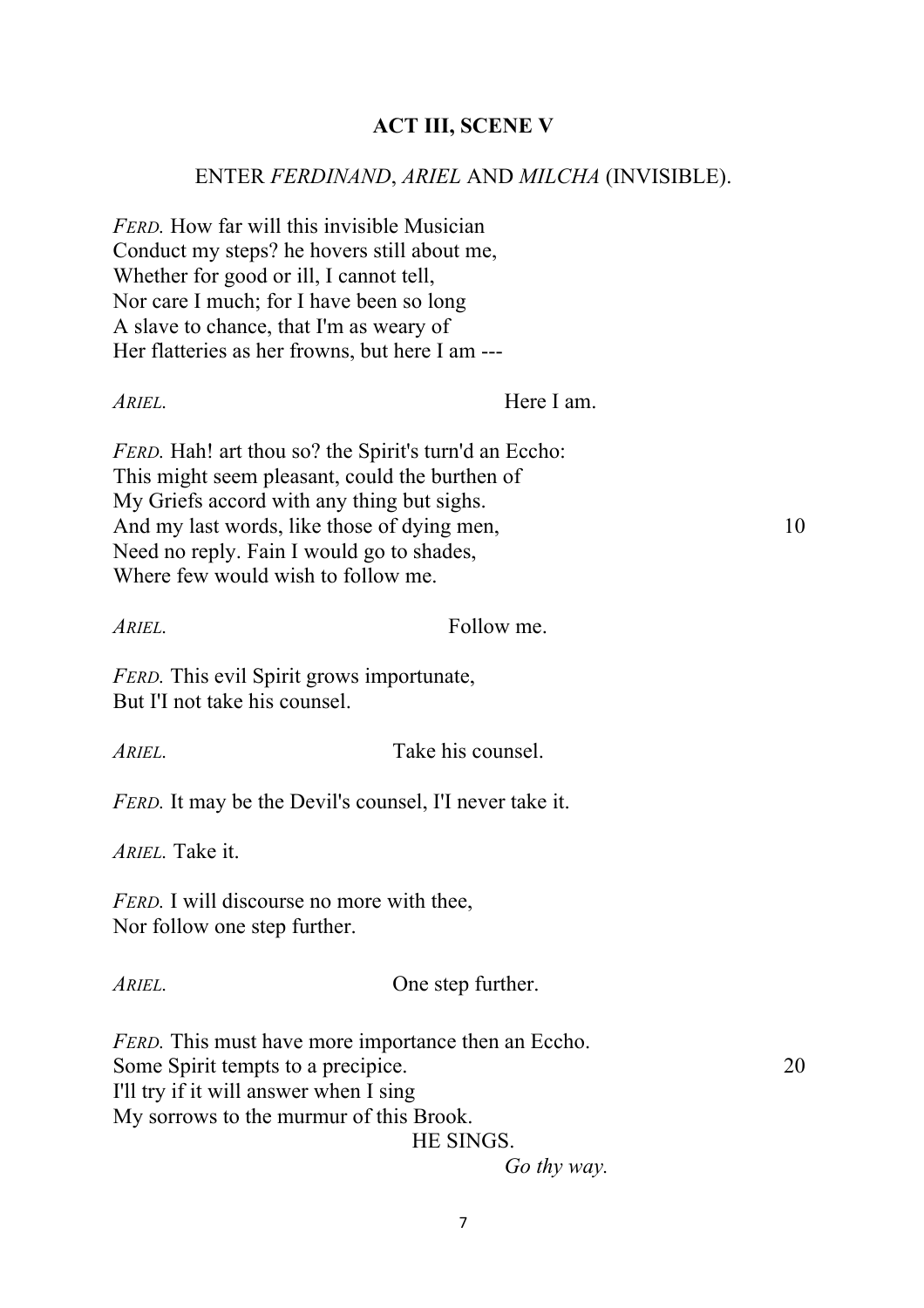| ARIEL. | Go thy way.                                                                                                                                                       |    |
|--------|-------------------------------------------------------------------------------------------------------------------------------------------------------------------|----|
| FERD.  | Why should'st thou stay?                                                                                                                                          |    |
| ARIEL. | Why shouldst thou stay?                                                                                                                                           |    |
|        | FERD. Where the winds whistle, and where the streams creep,<br>Under yond Willow-tree, fain would I sleep.<br>Then let me alone.<br>For 't ts time to be<br>gone, | 30 |
| ARIEL. | For 't ts time to be<br>gone.                                                                                                                                     |    |

*FERD. What cares or pleasures can be in this Isle? Within this desart place There lives no humane race; Fate cannot frown here, nor kind fortune smile.*

*ARIEL. Kind Fortune smiles, and she Has yet in store for thee Some strange felicity. Follow me, follow me, And thou shalt see.* 40

*FERD*. I'll take thy word for once; Lead on Musician.

[EXEUNT AND RETURN.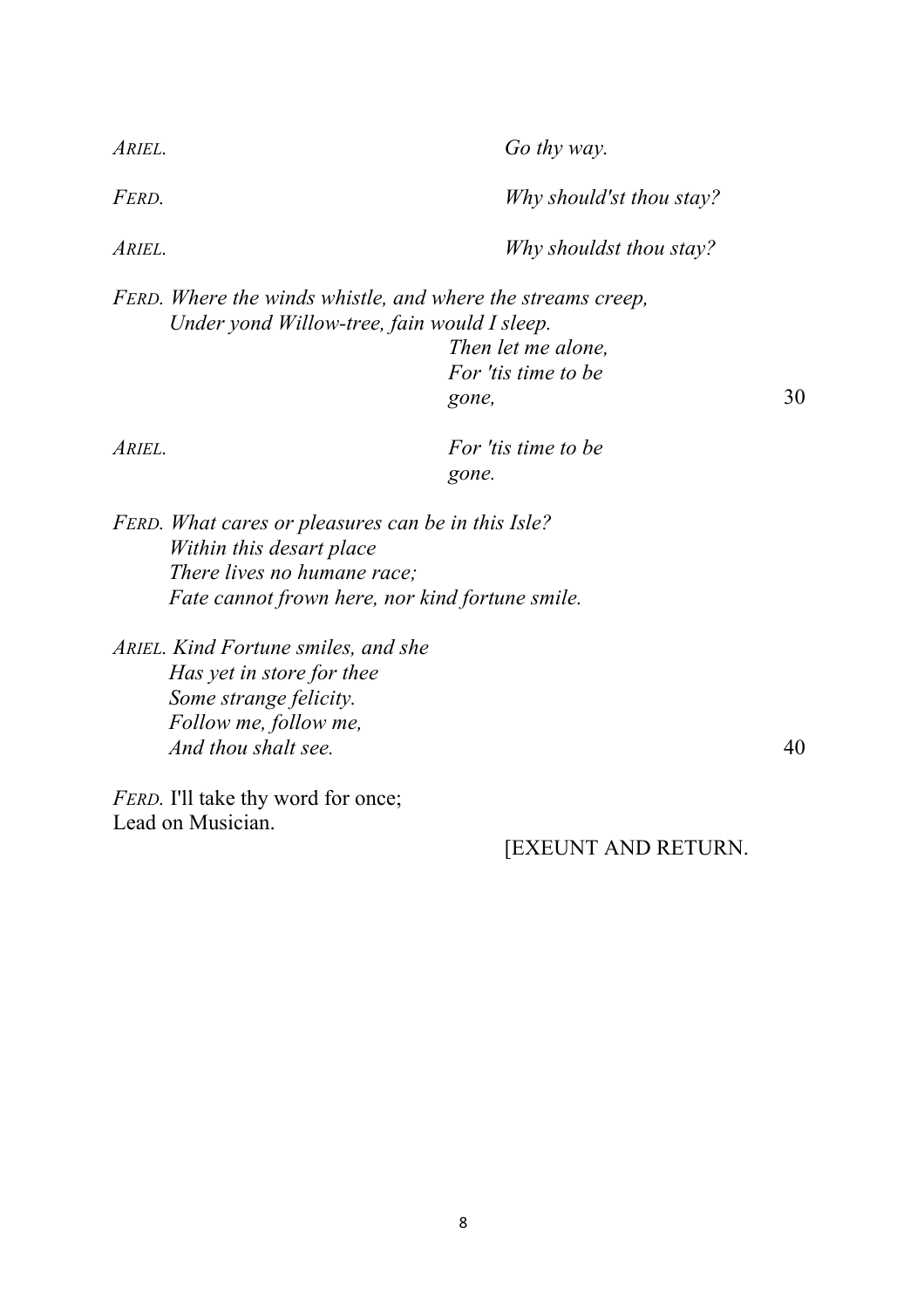### **ACT V, SCENE II**

*PROSP.* Now to make amends For the rough treatment you have found to day, I'll entertain you with my Magick Art: I'll, by my power, transform this place, and call Up those that shall make good my promise to you.

# [SCENE CHANGES TO THE ROCKS, WITH THE ARCH OF ROCKS, AND CALM SEA. MUSICK PLAYING ON THE ROCKS.

*PROSP. Neptune,* and your fair *Amphitrite,* rise; *Oceanus,* with your *Tethys* too, appear; 240 All ye Sea-Gods, and Goddesses, appear! Come, all ye *Trytons;* all ye *Nereides,* come, And teach your sawcy Element to obey: For you have Princes now to entertain, And unsoil'd Beauties, with fresh youthful Lovers.

> [NEPTUNE, AMPHITRITE, OCEANUS *AND*  TETHYS *APPEAR IN* A CHARIOT DRAWN WITH SEA-HORSES; ON EACH SIDE OF THE CHARIOT, SEA-GODS AND GODDESSES, TRITONS AND NEREIDES.

*ALON.* This is prodigious.

*ANTO.* Ah! what amazing Objects do we see?

*GONZ.* This Art doth much exceed all humane skill.

#### SONG.

AMPH. *My Lord: Great* Neptune, *for my sake, Of these bright Beauties pity take:* 250 *And to the rest allow Your mercy too. Let this inraged Element be still, Let* Aeolus *obey my will: Let him his boystrous Prisoners safely keep In their dark Caverns, and no more*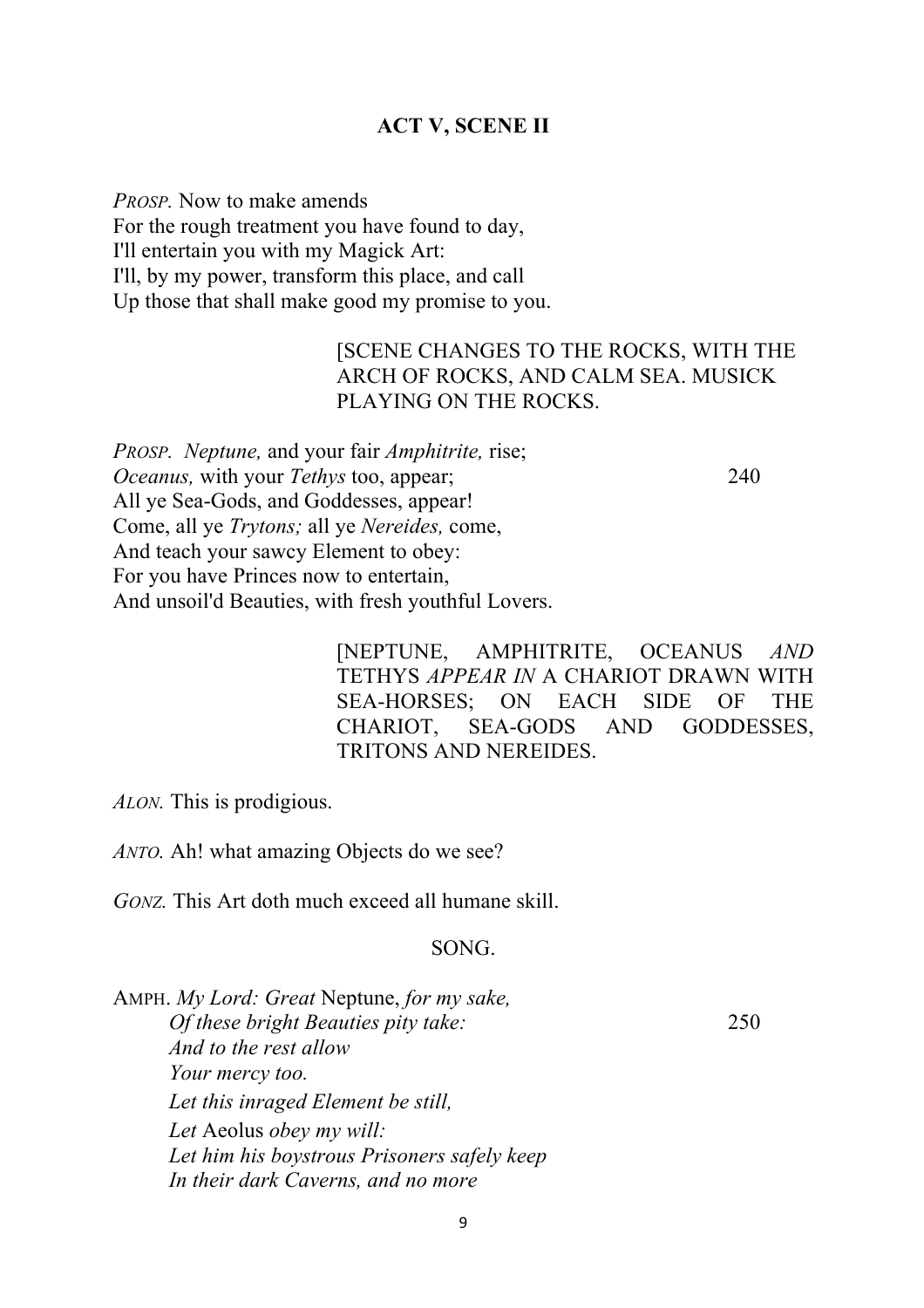*Let 'em disturb the bosome of the Deep, Till these arrive upon their wish'd-for Shore.*

NEPTUNE. *So much my* Amphitrite's *love I prize, That no commands of hers I can despise.* 260 Tethys *no furrows now shall wear,* Oceanus *no wrinkles on his brow, Let your serenest looks appear! Be calm and gentle now.*

NEPT. & *Be calm, ye great Parents of the Flouds and the Springs,* AMPH. *While each* Nereide *and* Triton *Plays, Revels, and Sings.*

OCEANUS*. Confine the roaring Winds, and we Will soon obey you cheerfully.*

|          | CHORUS OF Tie up the Winds, and we'll obey,  | <b>HERE THE DANCERS</b> |
|----------|----------------------------------------------|-------------------------|
|          | TRITONS Upon the Flouds we'll sing and play, | MINGLE WITH THE         |
| AND NER. | <i>And celebrate a Halcyon day.</i>          | <b>SINGERS</b>          |

[DANCE.

| NEPT. Great Nephew Aeolus make no noise,                                                                                                                                                                                                                                                                                                                          | 272                      |
|-------------------------------------------------------------------------------------------------------------------------------------------------------------------------------------------------------------------------------------------------------------------------------------------------------------------------------------------------------------------|--------------------------|
| Muzle your roaring Boys,                                                                                                                                                                                                                                                                                                                                          | [ <i>AEOLUS</i> APPEARS. |
| $\mathbf{A}$ $\mathbf{T}$ .<br>$\mathbf{1}$ $\mathbf{1}$ $\mathbf{1}$ $\mathbf{1}$ $\mathbf{1}$ $\mathbf{1}$ $\mathbf{1}$ $\mathbf{1}$ $\mathbf{1}$ $\mathbf{1}$ $\mathbf{1}$ $\mathbf{1}$ $\mathbf{1}$ $\mathbf{1}$ $\mathbf{1}$ $\mathbf{1}$ $\mathbf{1}$ $\mathbf{1}$ $\mathbf{1}$ $\mathbf{1}$ $\mathbf{1}$ $\mathbf{1}$ $\mathbf{1}$ $\mathbf{1}$ $\mathbf{$ |                          |

- AMPH. *Let' em not bluster to disturb our ears, Or strike these Noble Passengers with fears.*
- NEPT. *Afford 'em onely such an easie Gale, As pleasantly may swell each Sail.*
- AMPH. *While fell Sea-monsters cause intestine jars, This Empire you invade with foreign Wars.*

| NEPT.         | But you shall now be still,                 | 280                |
|---------------|---------------------------------------------|--------------------|
|               | And shall obey my Amphitrites will.         |                    |
| <b>AEOLUS</b> | You I'll obey, who at one stroke can make,  |                    |
| DESCENDS.     | With your dread Trident, the whole Earth to |                    |
|               | quake.                                      |                    |
|               | Come down, my Blusterers, swell no more,    |                    |
|               | Your stormy rage give o'r.                  | <b>[WINDS FROM</b> |
|               | Let all black Tempests cease ---            | THE FOUR COR-      |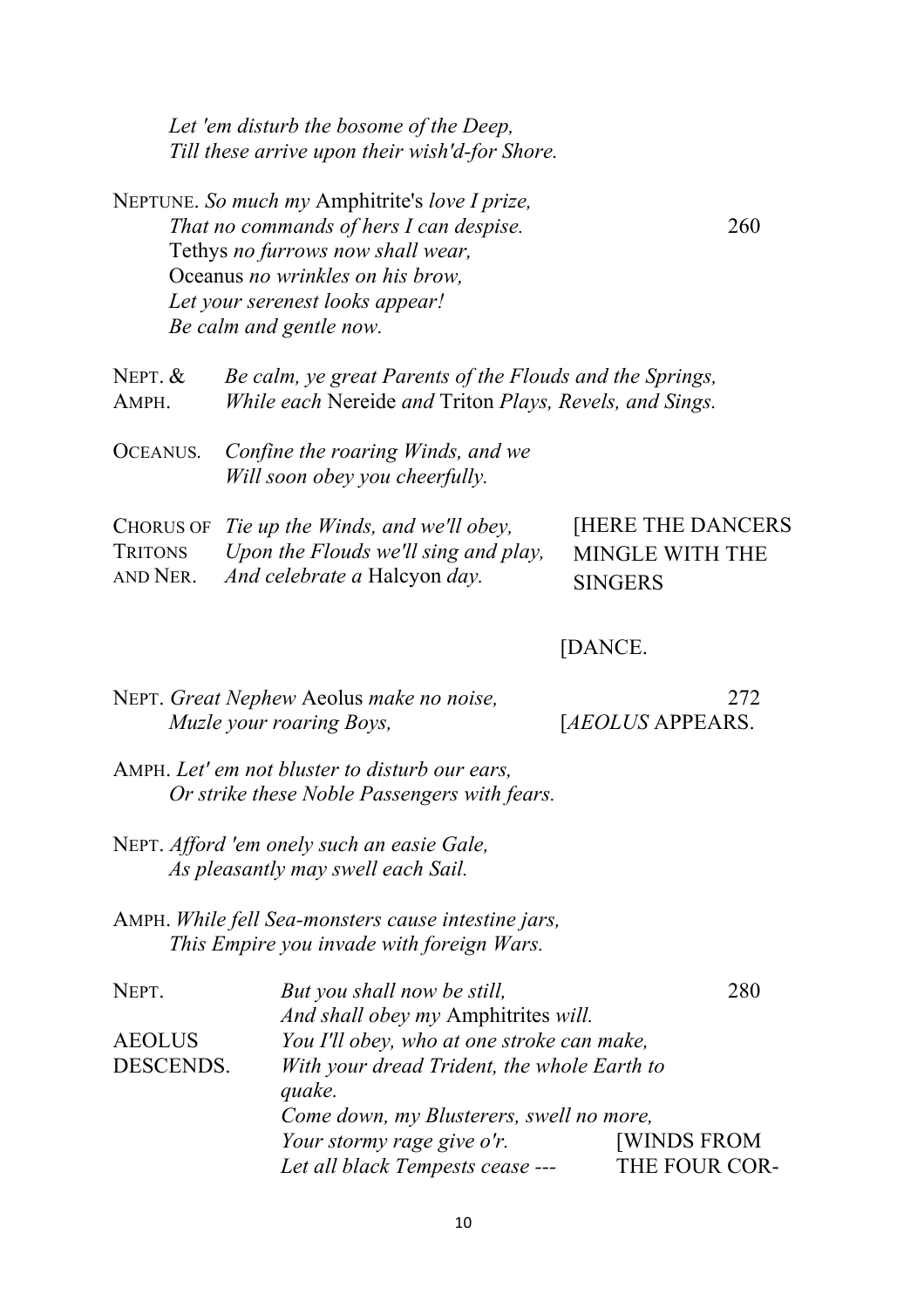|               | And let the troubled Ocean rest:                                                                         | <b>NERS APPEAR.</b>       |
|---------------|----------------------------------------------------------------------------------------------------------|---------------------------|
|               | Let all the Sea enjoy as calm a peace,<br>As where the Halcyon builds her quiet Nest.                    |                           |
|               | To your Prisons below,                                                                                   | 290                       |
|               | Down, down you must go:                                                                                  |                           |
|               | You in the Earths Entrals your Revels may keep;                                                          |                           |
|               | But no more till I call shall you trouble the Deep.                                                      |                           |
|               |                                                                                                          | <b>[WINDS FLY DOWN.</b>   |
|               | Now they are gone, all stormy Wars shall cease:                                                          |                           |
|               | Then let your Trumpeters proclaim a Peace.                                                               |                           |
| AMPH.         | Tritons, <i>my Sons, your Trumpets sound</i> ,<br>And let the noise from Neighbouring Shores<br>rebound. |                           |
| <b>CHORUS</b> | Sound a Calm.                                                                                            |                           |
|               | Sound a Calm.                                                                                            |                           |
|               | Sound a Calm.                                                                                            | 300                       |
|               | [Sound] a Calm.                                                                                          |                           |
|               | Sound a Calm.                                                                                            |                           |
|               |                                                                                                          | LHERE THE TRYTONS AT EVEL |

[HERE THE TRYTONS, AT EVERY REPEAT OF SOUND A CALM, CHANGING THEIR FIGURE AND POSTURES, SEEM TO SOUND THEIR WREATHED TRUMPETS MADE OF SHELLS.

# A SYMPHONY OF MUSICK, LIKE TRUMPETS, TO WHICH FOUR *TRYTONS* DANCE.

- NEPT. *See, see, the Heavens smile, all your troubles are past, Your joys by black Clouds shall no more be o'rcast.*
- AMPH. *On this barren Isle ye shall lose all your fears Leave behind all your sorrows, and banish your cares.*
- BOTH. *And your Loves and your Lives shall in safety enjoy; No influence of Stars shall your quiet destroy.*

CHOR. OF ALL. *And your Loves, &c.*

# *No influence, &c.* [HERE THE DANCERS MINGLE